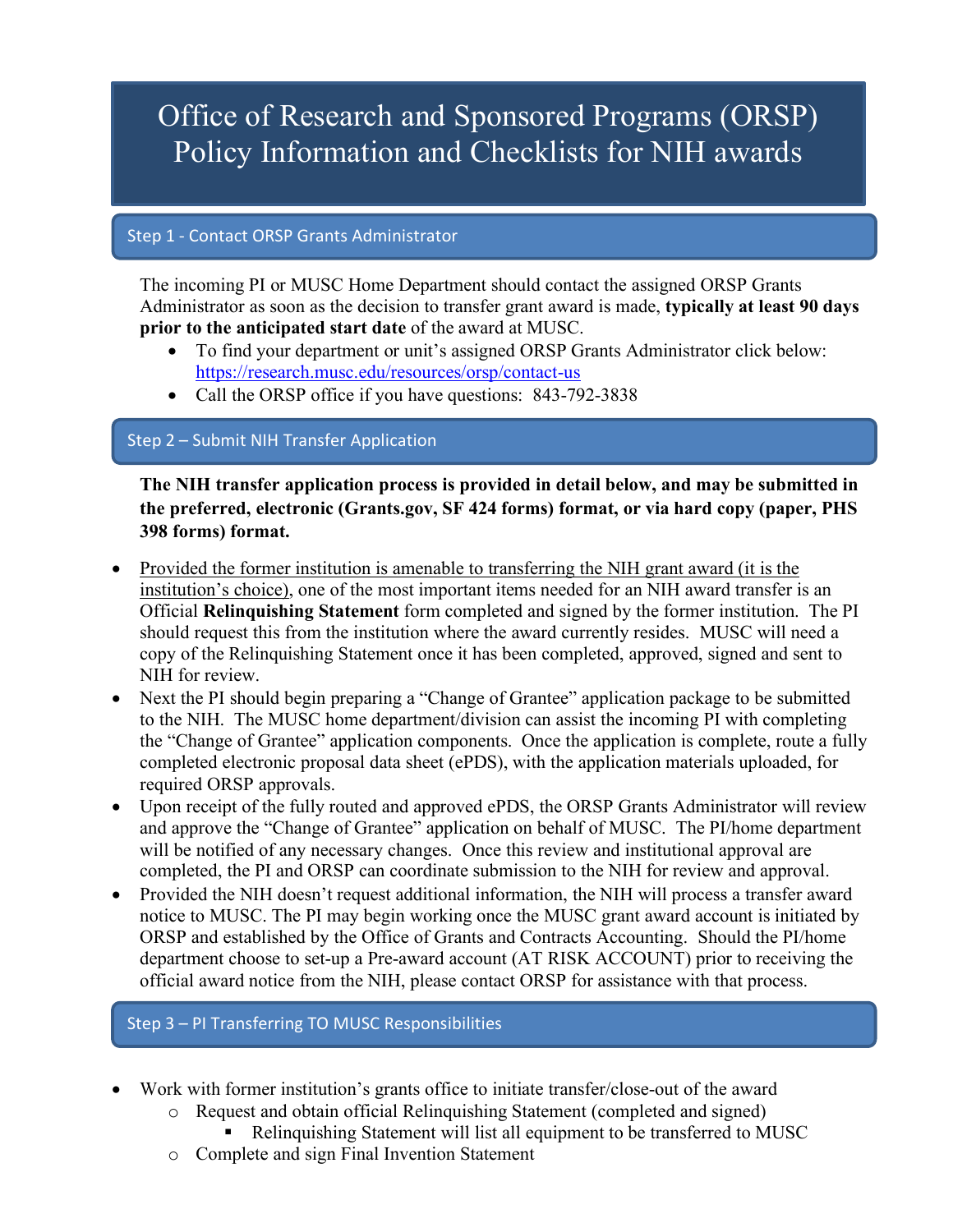- Prepare "Change of Grantee" application to be submitted via MUSC
	- o Research plan
	- o Update biosketch
	- o Statement indicating if/how the overall research plans/goals have changed
	- o Progress report (if transferring on anniversary date)

Step 4 – FORMER Institution Responsibilities

- Will provide PI with a copy of approved/signed Relinquishing Statement
- Will submit the Relinquishing Statement, Final Financial Report (FFR) and Final Invention Statement to NIH
	- o Relinquishing Statement can be completed in advance of anticipated end date at former institution
	- o FFR MUST be submitted to NIH within 90 days of end date at former institution.

Step 5 – MUSC HOME Department Responsibilities

- Establish an MUSC Net ID for PI
- Prepare/compile "Change of Grantee" application components
	- o Face page
	- o Budget
	- o Updated Biosketches
	- o Progress Report (if anniversary date transfer)
	- o Updated Other Support (if needed)
	- o Facilities & Resources, including estimated effect of the project transfer
	- o Checklist
	- o Certification of IACUC/IRB approvals including institutional OHRP/OLAW information, if needed
	- o Detailed list of equipment to be transferred
- Obtain any subaward materials from collaborating institutions (if any)
	- o Letter of intent
	- o Face page
	- o Scope of Work/Budget
- Create, complete (with uploaded application materials) and route ePDS
- If desired, a pre-award account may be requested by the department

#### Step 6 – MUSC ORSP Responsibilities

- Affiliate PI with MUSC in eRA Commons
- Review ePDS to ensure all regulatory and compliance requirements are addressed (FCOI, IACUC, IRB, etc)
- Review "Change of Grantee" application for completeness
- Submit the "Change of Grantee" application when finalized and PI has had an opportunity to make any necessary edits
- Set up pre-award account if the department has requested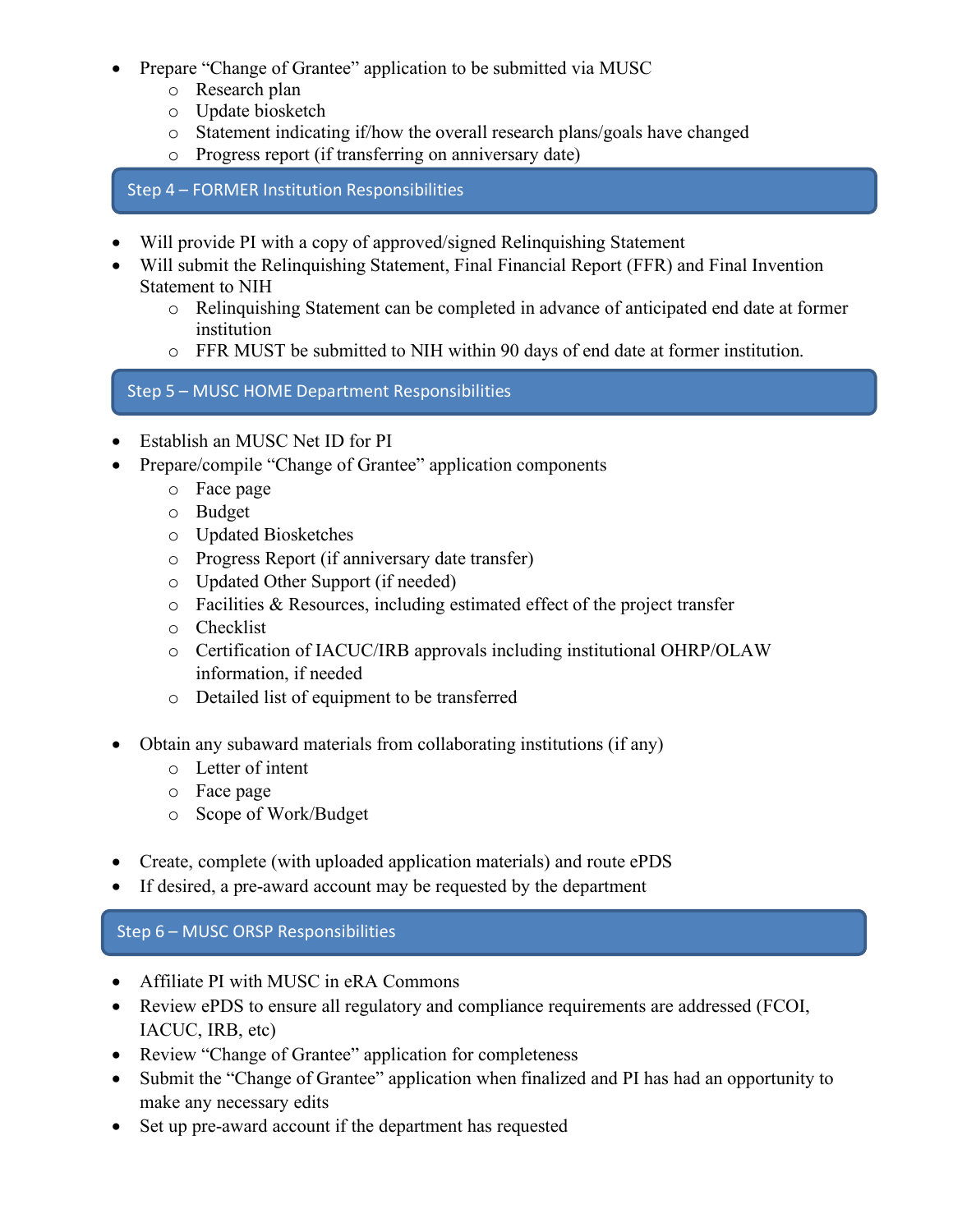#### NIH Grants Policy Statement Requirements for Change of Grantee Organization applications.

The Change of Grantee application package may be submitted using the PHS 398 or PHS 416-1 paper application forms, or electronically via Grants.gov using the Parent Funding Opportunity Announcement listed at http://grants.nih.gov/grants/guide/parent\_announcements.htm. If the original award was the result of a modular application and the grantee will submit a paper change of institution application, the modular procedures apply to the request for change of grantee. If the original award was the result of a modular application and the grantee will submit an electronic change of institution application, the grantee may submit a detailed budget or streamlined-detailed budget (as described in the FOA).

The **paper application** from the proposed new grantee institution (using MUSC's information) should include, at a minimum, the following:

- PHS 398 Face page
- Budget pages (current and future years). (Under awards resulting from modular applications, the application should include narrative budget information for the current budget period, including total direct cost and the basis for computing F&A costs and, if applicable, future budget periods.) Budgets should not exceed the direct costs (plus applicable F&A costs) previously recommended for any budget period. For transfers in the middle of a budget period, the budget for the initial year may be based on the total costs relinquished only if the grantee has been instructed to do so by the awarding IC. For these applications, grantees will also need to include the Other Project Information and the Senior/Key Personnel components.

### o **Note budget should match exactly to the amount listed on the relinquishing statement from the prior institution.**

- Updated biographical sketches for the PD/PI and existing senior/key personnel and biographical sketches for any proposed new senior/key personnel.
- If transferring on the anniversary date, include the progress report for the current year including a statement regarding the goals for the upcoming year. For all transfer applications include also a statement indicating whether the overall research plans/aims have changed from the original submission, and, if so, provide updated information.
- Updated "other support" page(s), if necessary.
- Resources page, including probable effect of the move on the project.
- Checklist page
- Certification of IRB/IACUC approval, including OHRP and OLAW assurance numbers, if applicable.
- Detailed list of any equipment purchased with grant funds to be transferred to the new organization (inclusion of this list in the transfer application from the new organization indicates its acceptance of title to that equipment).

The **electronic application** from the proposed grantee institution should include, at a minimum, the following:

- SF 424 (R&R) Cover Component
- SF 424 (R&R) Project/Performance Site Location(s)
- SF 424 (R&R) Other Project information:
	- o Certification of IRB/IACUC approval, including OHRP and OLAW assurance numbers, if applicable.
	- o Facilities and Other Resources, including probable effect of the move on the project.